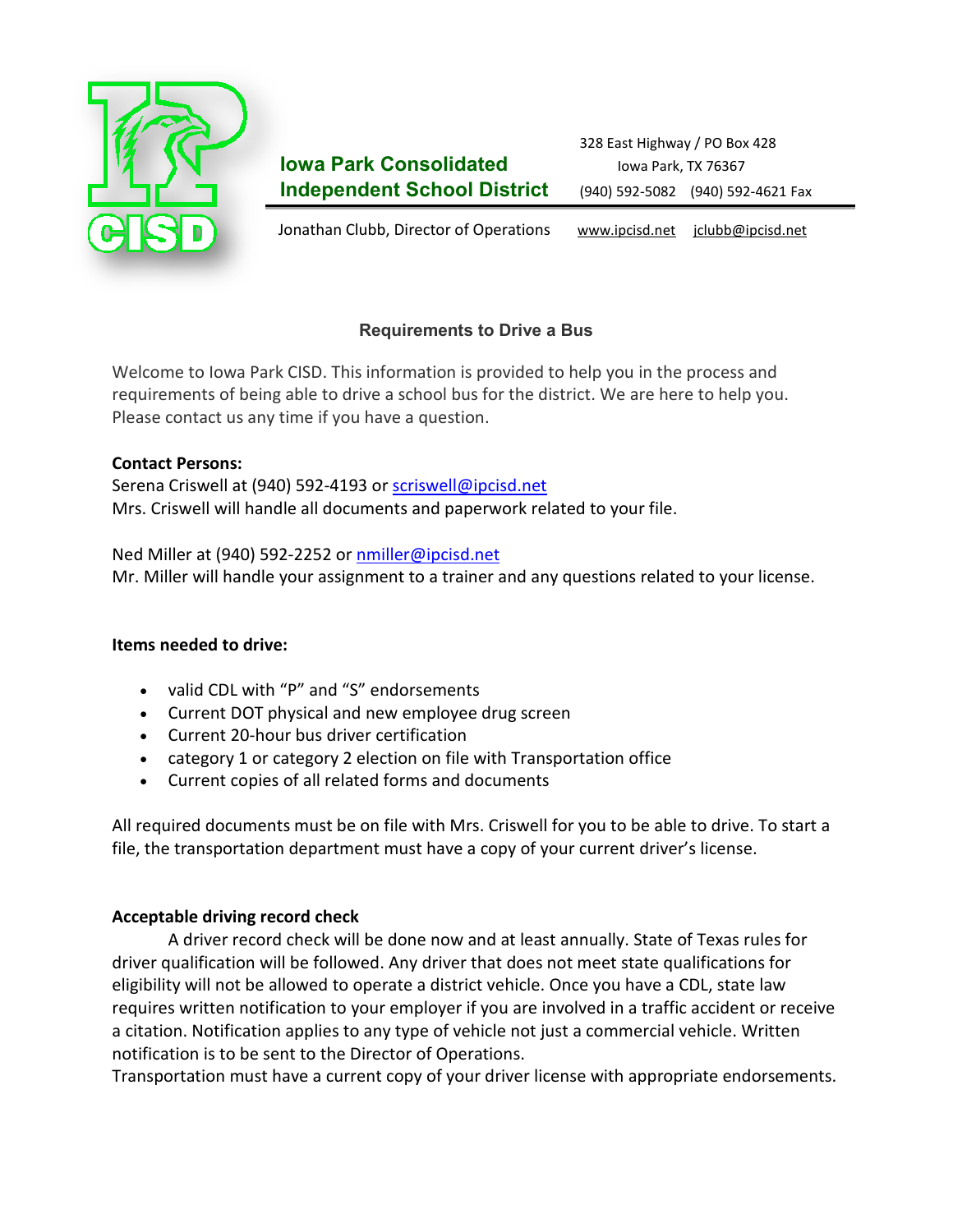#### **DOT Physical**

To operate a school bus in Texas requires an individual to pass annually a DOT physical. The District will reimburse you for the cost of the physical if completed at a District approved location. You must contact Mrs. Criswell for an approved list of DOT physical providers. You are responsible for setting up the time for your annual DOT physical. The physical must be completed prior to any behind-the-wheel training.

#### **Drug Screen**

All new employees to the district or current employees obtaining a CDL must have an initial Drug Screen before operating a school bus. All CDL holders are subject by law to random drug and or alcohol testing throughout the year. These are done without notice and participation is mandatory. An outside company manages the drug and alcohol program for the district. The costs for the random tests are covered by the district. When contacted an individual must make themselves immediately available. Failure to take a random drug screen is considered a positive test. District CDL holders are held to all aspects of drug and alcohol testing as prescribed by law and policy.

#### **20-hour certification class**

The State of Texas requires a 20-hour bus driver certification class. These are held around the region at participating school districts. Please contact Mrs. Criswell for approved locations. The enrollment process is handled through Region IX and it is the responsibility of the employee to register. A driver must have completed the 20-hour course before they will be allowed to operate a district bus. The certificate is up for renewal every 3 years and requires an 8-hour refresher course. The enrollment process is the same as that of the 20-hour class. There is also an 8-hour online recertification class available. The 20-hour certification course is offered each summer in a classroom setting. While the 8-hour refresher is offered each summer or can be taken anytime online. Please contact Mrs. Criswell for scheduling information.

#### **Non-exempted interstate (category 1) and Excepted interstate (category 2) license election**

The State of Texas requires each CDL driver to elect either category 1 (CDL is used for school bus plus other) or category 2 (CDL is used for school bus only). Category 1 drivers are required to send a copy of the yearly DOT physical to Austin. Category 2 exempts the driver from having to send a copy of the yearly DOT physical to Austin. All drivers are required to pass a yearly DOT physical regardless of category election. If required to fill out a CDL-1 and CDL-10 form and submit to TXDOT the Transportation office is available to provide guidance. It is imperative that category 1 drivers inform Mrs. Criswell of their category designation. All drivers are assumed category 2 unless the Transportation office in notified in writing otherwise.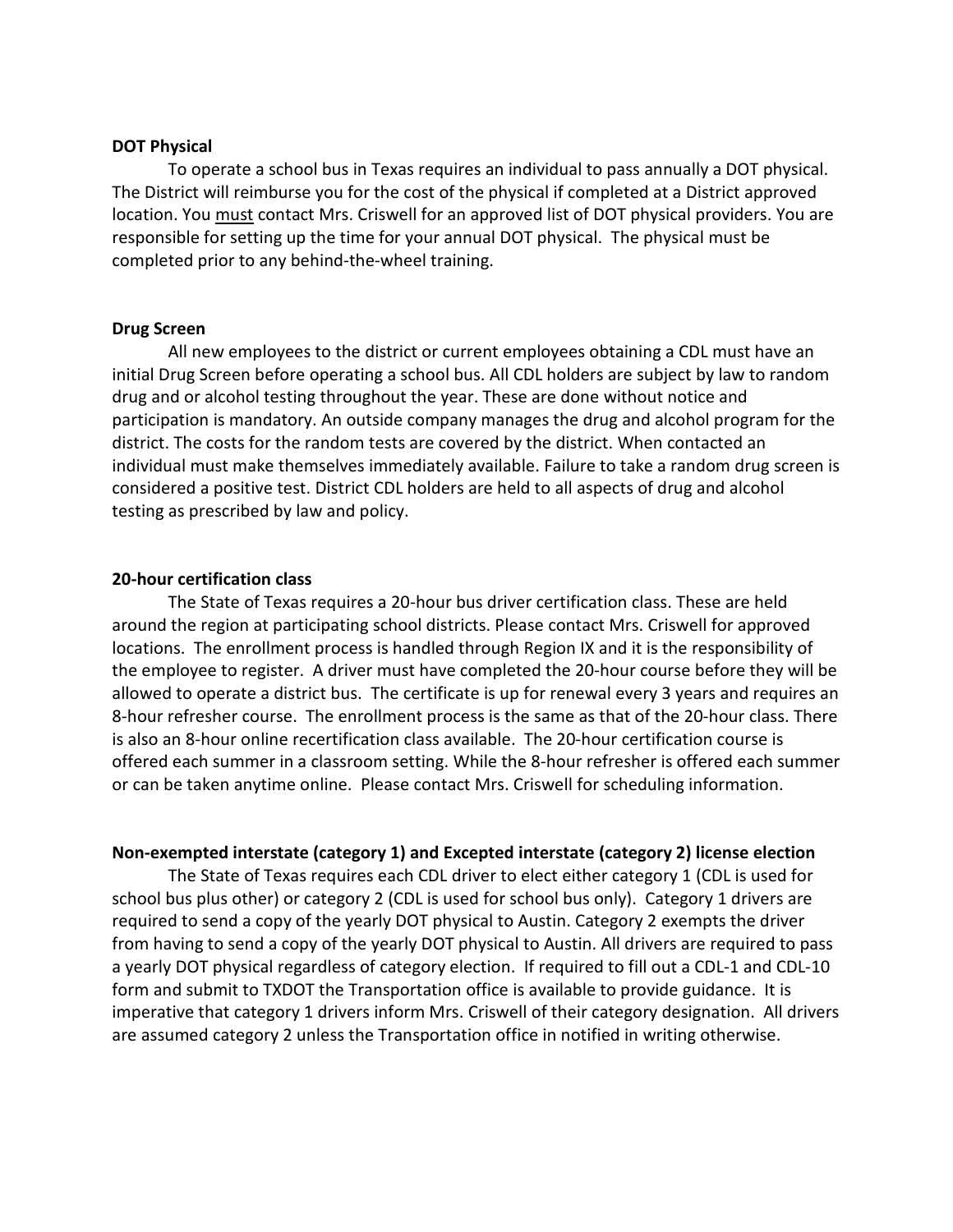### **CDL with passenger and school bus endorsement**

A CDL handbook is available from the DPS office or online at

[https://www.dps.texas.gov/internetforms/Forms/DL-7C.pdf.](https://www.dps.texas.gov/internetforms/Forms/DL-7C.pdf) The CDL consist of 3 parts. Written, Skills and a Driving test. (5 written tests, Pre-Trip Walk Around/Skills Tests {Parallel Parking, Backing, Off-set backing} and the Road Test. The 9 sections covered on the written tests are applicable to the type of CDL needed to drive a school bus. The sections are 1, 2, 4, 5, 10, 11, 12, 13 and 14. They do not have to be taken at the same time. Once all sections are completed the driver will be issued a CDL permit.

# **Part 1: Tests**

Test-1 is the Permit Test over Commercial Rules-section14.

Test-2. General Knowledge- section 1, 2, 11, 12 and 13 & Pre-Trip section 11 covers the rest of your written tests.

Test-3. Air Brakes- section 5

(The next two tests may be taken in any order.)

Test-4. Passenger Bus-section 4

Test-5. School Bus-section 10

Any single test must be passed within three tries. If any single test cannot be passed in 3 tries all test will have to be retaken. An additional fee will have to be paid to start over. The permit allows you to drive with a trainer and no passengers. Failure to complete all written and skill tests in the 90-day timeframe will require the individual to start over.

### **Part 2: Behind the Wheel Training:**

Once all required written tests are completed Mr. Miller will assign you a trainer. Trainers and Trainees will set times to meet for training sessions. Trainees must attend all times set down (within reason) to ensure all areas of the DPS driving test are covered before the test date or the 90-day expiration.

# **Part 3: DPS Examination/Driving Test:**

Driving tests are scheduled through designated DPS units and must be coordinated through Mr. Miller. (This will be over the pre-trip, light inspection, physical air brake test, skills and driving test on the route designated by the examiners. All of this will be taught by the trainers prior to testing.)

The test procedure could take all day. You must schedule with your campus administrator if applicable.

# **Individuals already possessing a CDL**

Individuals already possessing a CDL but needing the P and S endorsements to drive a school bus will need to follow the same procedure for behind-the-wheel training. The School Bus and Passenger endorsement requires a written test over chapters 4 and 10. A driving test with a DPS official will also be needed. A trainer will prepare the individual for the test and work on any skill improvement determined by the trainer. Times for the driving test appointments are to be coordinated with the trainer to ensure there is a bus/trainer available for that time and date.